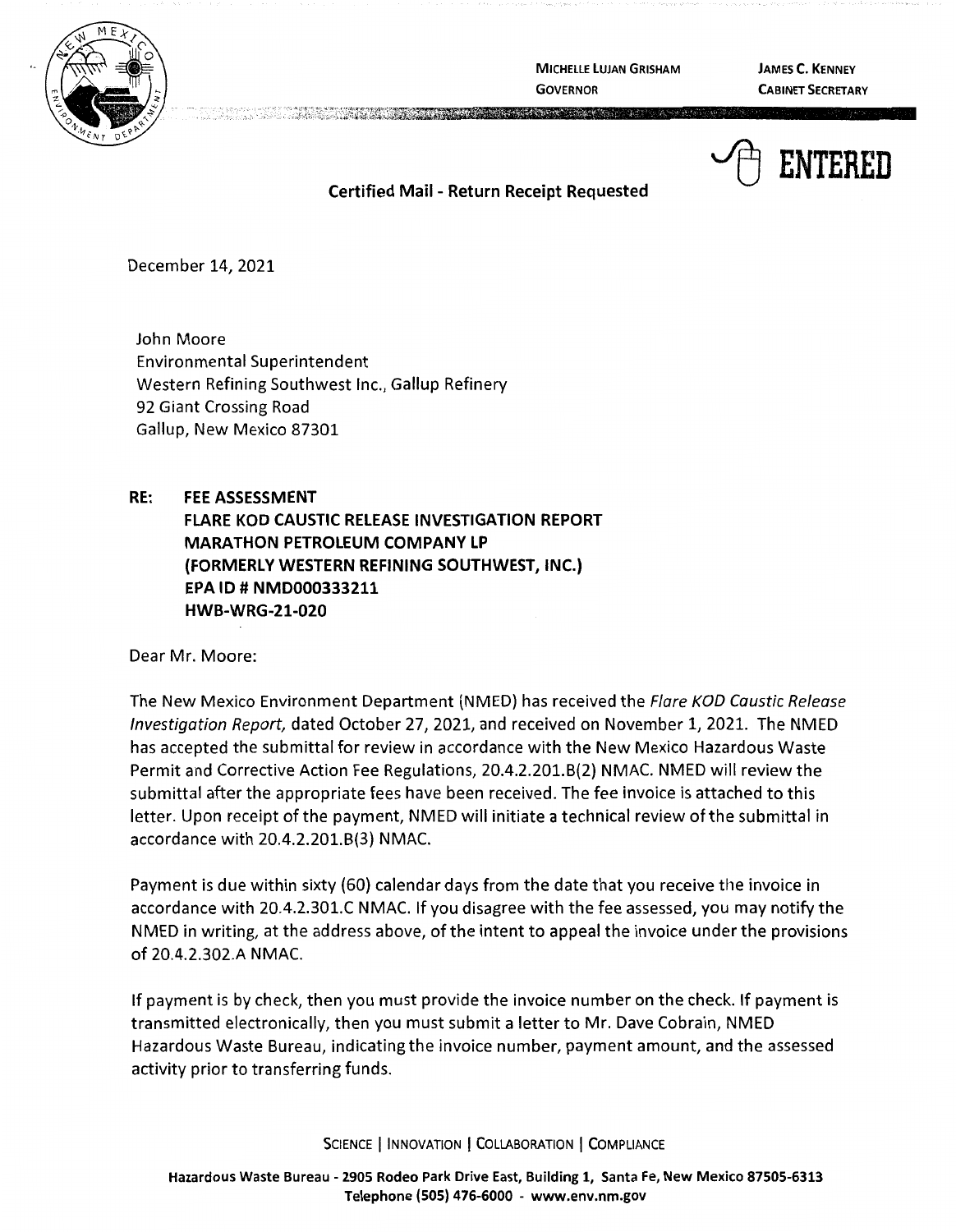Mr. Moore December 14, 2021 Page 2

If you have any questions regarding this letter, please contact Michiya Suzuki of my staff at 505- 690-6930.

 $\frac{1}{\sqrt{2}}\sum_{\substack{ \alpha \in \mathbb{Z}^d \\ \alpha \in \mathbb{Z}^d}} \left\vert \frac{\alpha}{\alpha} \right\vert \leq \frac{1}{\alpha^2}$ 

Sincerely,

U2C

Dave Cobrain Program Manager Hazardous Waste Bureau

cc: J. Sanchez, NMED HWB M. Suzuki, NMED HWB